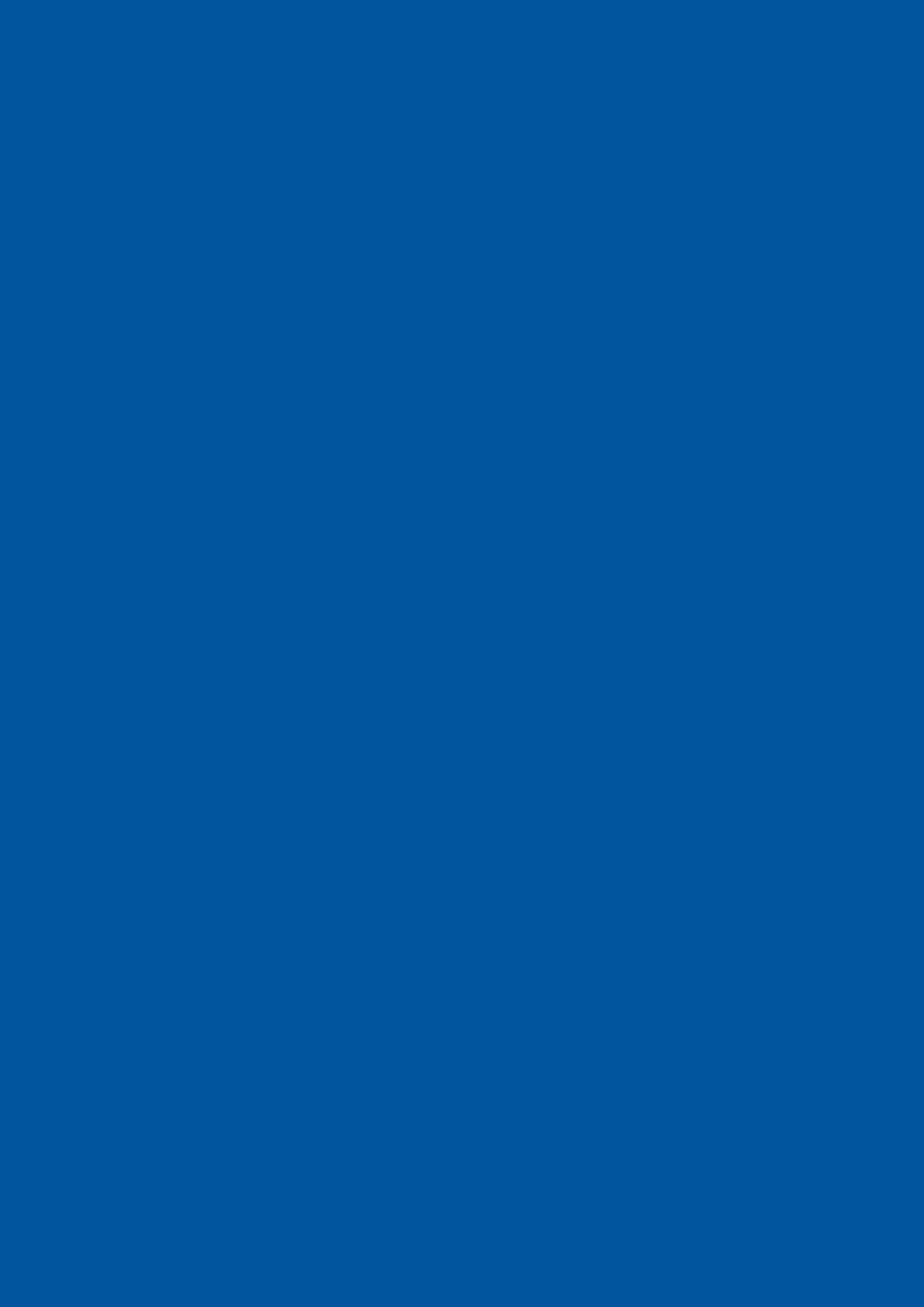| ı. |                  |                        | $\overline{4}$ |
|----|------------------|------------------------|----------------|
|    | 1.1              |                        | $\overline{4}$ |
|    | 1.2              |                        | $\overline{4}$ |
|    |                  |                        | $\overline{4}$ |
|    |                  |                        | $\overline{4}$ |
|    |                  |                        | $\overline{4}$ |
|    | 1.3              |                        | 5              |
|    | 1.4              |                        | 5              |
|    | 1.5              |                        | 5              |
|    | 1.6              |                        | 5              |
|    | 1.7              |                        | 5              |
|    |                  |                        | 5              |
|    |                  |                        | $\overline{5}$ |
|    |                  |                        | 6              |
|    | 1.8              |                        | 7              |
|    |                  | 1.8.1                  | 7              |
|    |                  |                        | $\overline{7}$ |
|    |                  |                        | 8              |
|    |                  |                        | 8              |
|    |                  |                        | 8              |
|    |                  |                        | 9              |
|    |                  |                        | 9              |
|    |                  | 1 8.2.1 IOINS TO WALLS | 9              |
|    |                  |                        |                |
|    |                  |                        |                |
|    |                  |                        |                |
|    | 1.9 <sub>1</sub> |                        |                |
|    | 1.10             |                        |                |
|    | 1.11             |                        |                |
|    |                  |                        |                |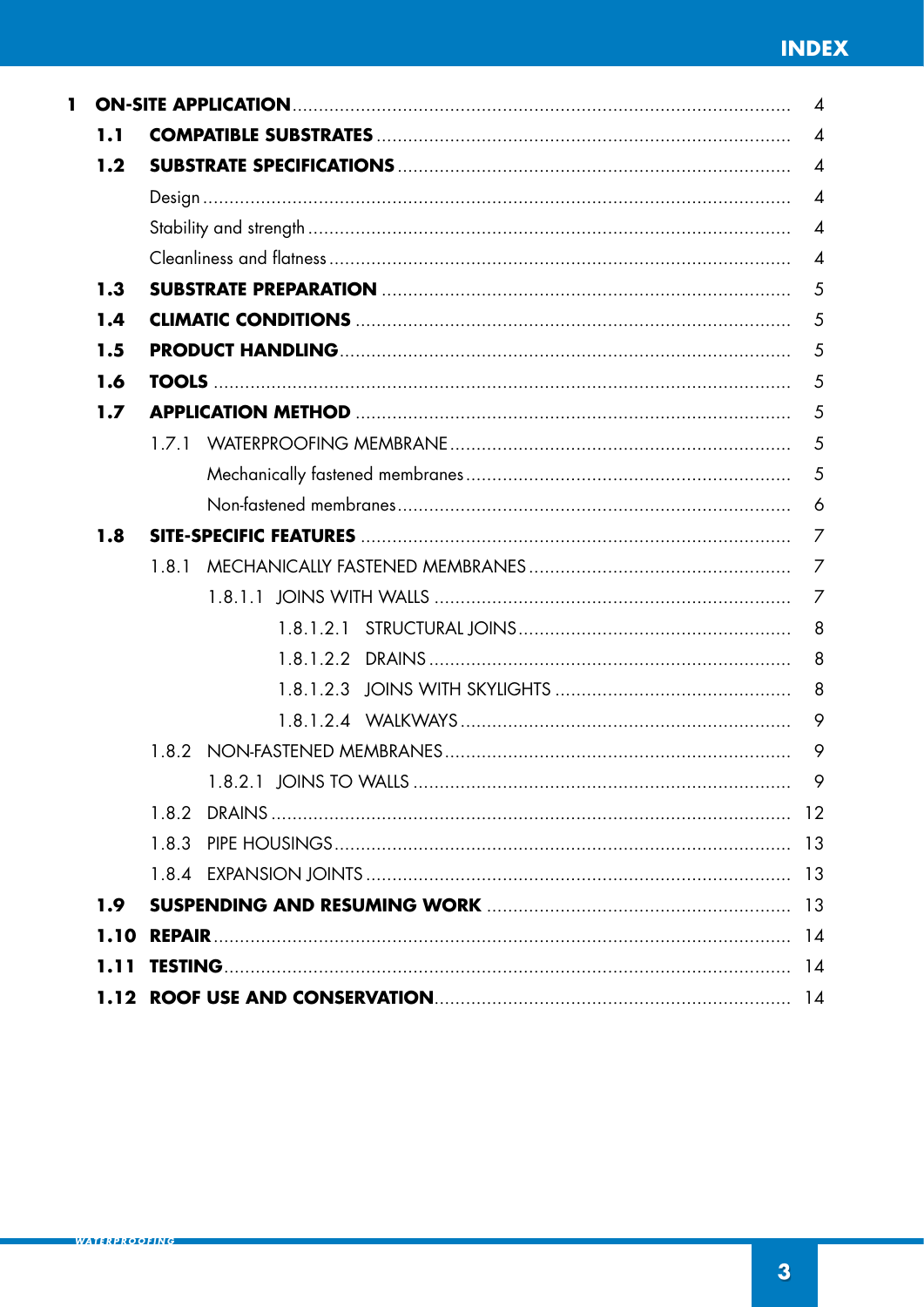# **1.1 COMPATIBLE SUBSTRATES**

The membranes can be laid over:

- Concrete structural substrates.
- Mortar beds.
- Wooden and wood-derivative boards.
- Aerated concrete.
- Fine-aggregate concrete.
- Thermal insulation compatible with the waterproofing membrane.
- Old waterproofing membranes (including separator, if applicable).

# **1.2 SUBSTRATE SPECIFICATIONS**

The substrate should meet the following criteria:

#### **Design**

It should be dimensioned and designed to meet appropriate deformation, vibration, cracking and deterioration criteria. Types of use covered by Spanish building regulations (CTE) should comply with the regulations' reference documents on structural safety.

#### **Stability and strength**

The surface of the base substrate should be strong, even, smooth, clean, dry and free of foreign objects. This requirement should extend to walls, housings and projecting elements to which the waterproofing is joined.

When the base substrate is made of concrete or cement mortar, the surface should be solid, dry and free of pits or projections greater than 1 mm.

When the substrate is made of aerated concrete or fine-aggregate mortar, it should be finished with a minimum 2-cm-thick layer of low-shrinkage cement mortar.

If the substrate is made of prefabricated concrete, all of the joints should be filled with low-shrinkage mortar to create a smooth surface.

The minimum thickness of the wooden boards should be determined by the distance between the purlins. This should be calculated according to the CTE's reference documents on structural safety. The boards should be kept dry before and during fitting of the waterproofing and should not present projecting elements such as nails, etc.

When the base substrate is made of a thermal insulation material, it should consist of rigid panels specifically designed for this purpose. The panels should be cross-laid (at right angles) and without more than a 0.5-cm gap between them.

Laying the thermal insulation material and fastening it to the substrate should be performed as indicated by the manufacturer.

If the waterproofing substrate is a thermal insulation material, the minimum compression strength of the same should be as follows:

- walkable roofs for private use: 150 kPa;
- non-walkable and intensive green roofs: 100 kPa; and
- extensive (environmentally friendly) green roofs: 60 kPa.

In all cases, the manufacturer of the thermal insulation material should guarantee the material's suitability for the use described.

If the base substrate is made of corrugated sheet metal, this should be galvanised steel with a thickness of  $3$  0.70 mm and a minimum S 280 specification in accordance with the EN 10147 standard (EOTA 006 Guideline).

The system used to anchor the roof to the building's structure is independent of the waterproofing system and will therefore depend on each building's design and construction features.

If the joints between the metal sheets are not completely sealed, a hygrometric calculation should be made to assess whether it is necessary to employ a vapour barrier.

# **Cleanliness and flatness**

The surfaces should be free of water, oil and organic matter (moss, plants, roots, etc.).

They should also be free of materials incompatible with synthetic materials, such as greases, oil-based products (mineral or vegetable), tar and strong acids.

The surface on which the waterproofing is to be laid should not present pits, projections or other features that could puncture the waterproofing membrane.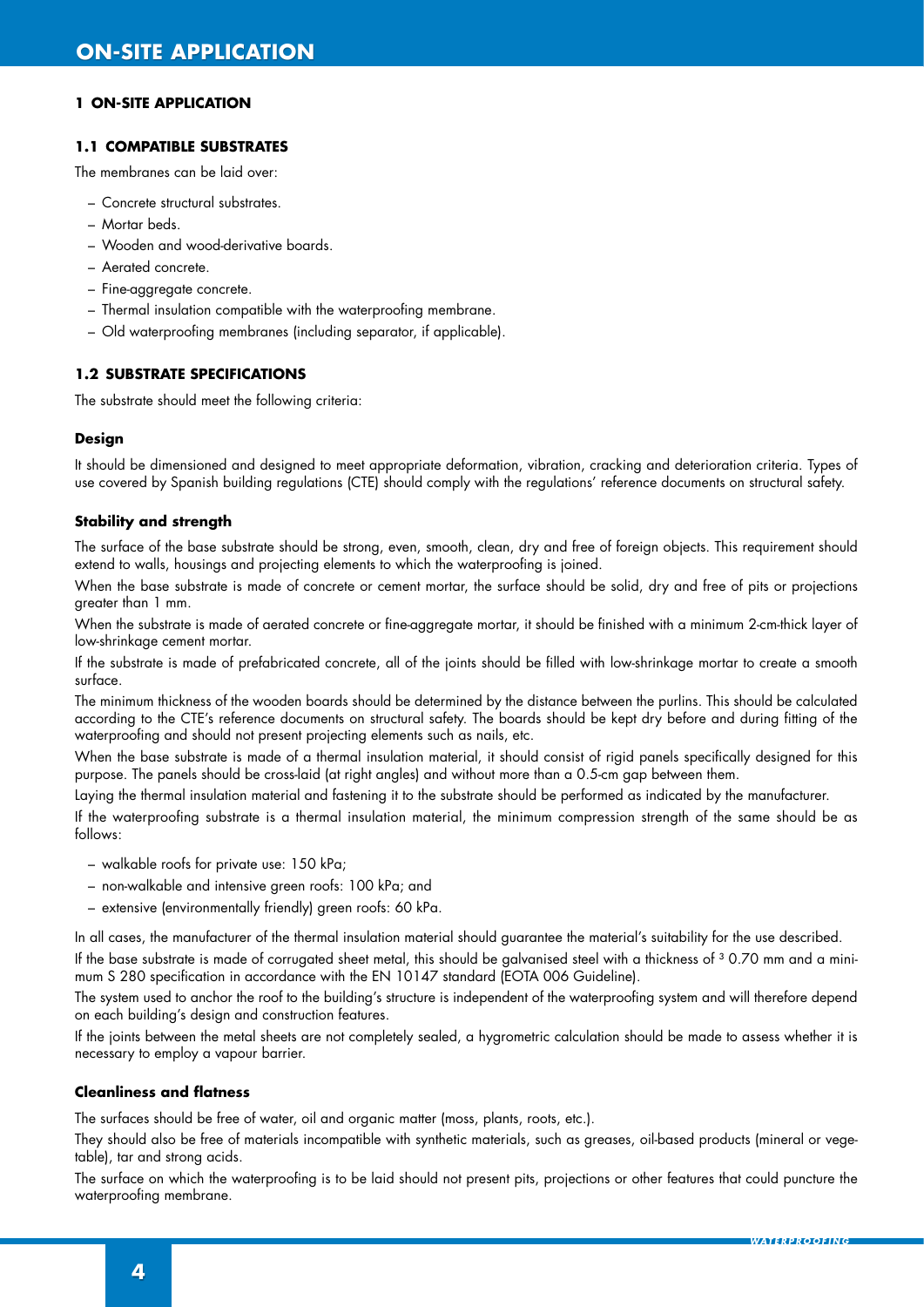# **1.3 SUBSTRATE PREPARATION**

On both newly constructed and, above all, renovated buildings, the condition of the substrate should be checked to ensure that the surface is even, flat, clean and dry. Special attention should be paid to site-specific features such as drains, perimeters, etc.

Depending on the condition of the substrate (flatness, evenness, etc.) it may be necessary to apply a layer of mortar or concrete to the surface to eliminate slopes and/or irregular features1. The characteristics of this layer should be defined by the designer in each particular case. It should be strong and stable enough to withstand the foreseen mechanical and thermal stresses (see reference document HS1 of the CTE, 2.4.3.1.) and should comply with the criteria indicated in point 1.2.

# **1.4 CLIMATIC CONDITIONS**

Waterproofing should not be fitted under potentially damaging climatic conditions. In particular, it should not be fitted when it is snowing, when there is ice on the roof, when it is raining, when the roof's surface humidity is > 8% or when there is strong wind. Likewise, waterproofing should not be fitted when the ambient temperature is below

-5 °C for hot-air welding; and

+5 °C for solvent welding.

# **1.5 PRODUCT HANDLING**

The materials should be placed on the roof using suitable lifting equipment and distributed evenly across the roof to spread the load.

# **1.6 TOOLS**

The following tools are required to fit the waterproofing:

- Manual welding tools and equipment:
	- Hot-air welder (40-mm nozzle + 20-mm angled reduction nozzle); and
	- Pressure roller.
- Cutting and marking tools:
	- Scissors;
	- Hook blade:
	- Stanley knife; and
	- Tape measure.
- Curved needle to check the welds.
- Depth-stop screwdriver.
- Chemical welding tools:
	- Flat brush;
	- Solvent tub: and
	- Ballast sacks.

# **1.7 APPLICATION METHOD**

When waterproofing a roof, irrespective of the type of substrate and membrane, in addition to the criteria indicated in reference document HS1 of the CTE, the specifications applicable to laying auxiliary layers, dealing with site-specific features and testing welds and watertightness indicated in the reference documents and in others such as the UNE 104416:2009 standard (entitled 'Synthetic materials. Waterproofing roofing systems made of membranes with flexible synthetic sheets. Instructions, control, use and maintenance'), should be taken into account. In addition, the indications described below should be followed:

# **1.7.1** *WATERPROOFING MEMBRANE*

The membrane is formed by overlapping and welding together the prefabricated sheets. This membrane is always a single-ply sheet (i.e. it is composed of a single layer).

To ensure that the stability of the waterproofing membrane is not affected by wind pressure, the membrane and other system components should be either:

- Mechanically fastened to the structural substrate or self-supporting base substrate; or
- Held in place by ballast (non-fastened).

# *Mechanically fastened membranes*

The membrane is held in place using metal fasteners inserted into the overlap on the edge of the membrane before it overlaps an adjacent one.

<sup>1</sup> This layer should never be applied on top of the thermal insulation.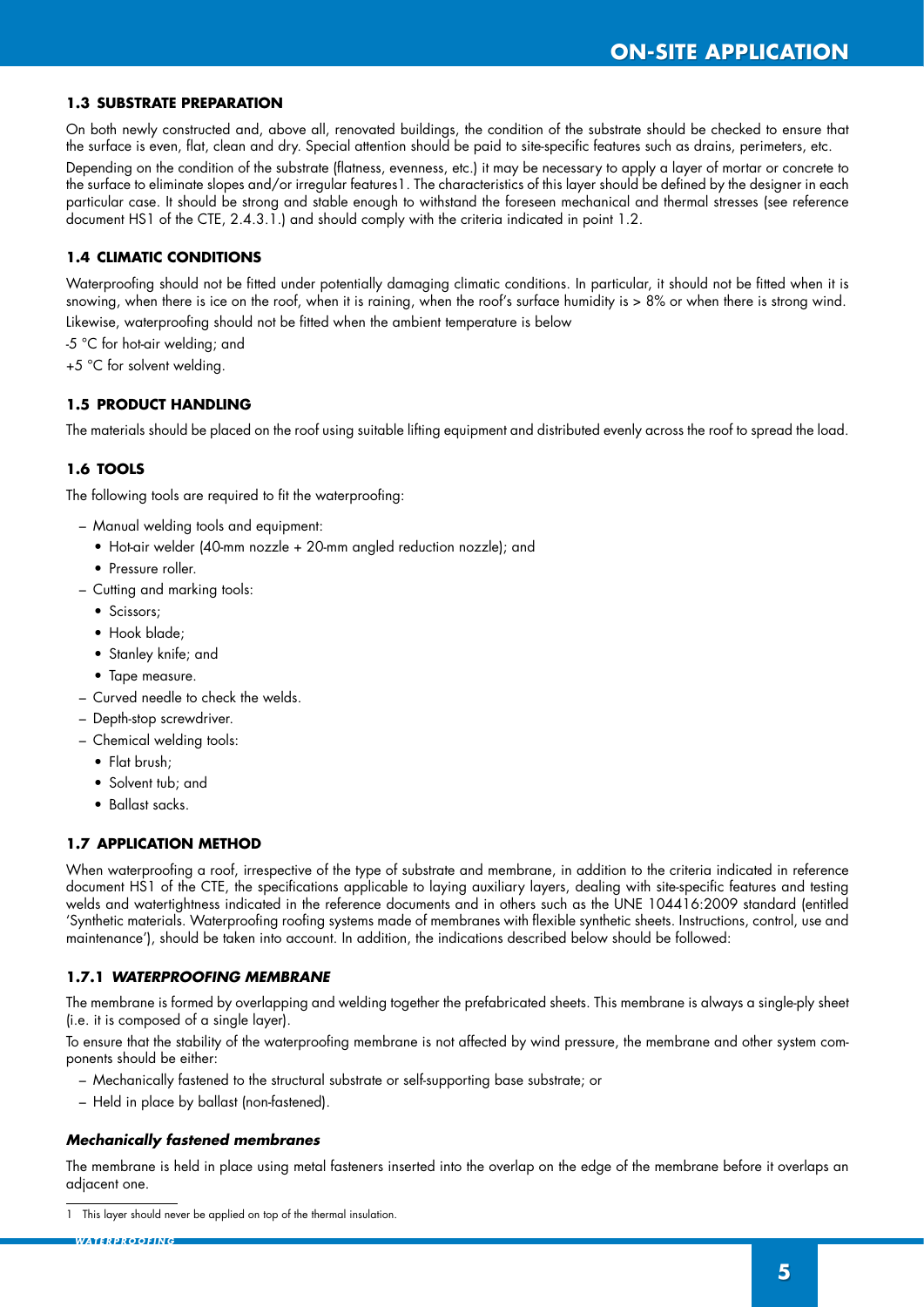When the waterproofing membrane is mechanically fastened in place, the lower layers, such as the vapour barrier, thermal insulation, etc. are also fastened in place individually or simultaneously.

The lengthwise overlap between sheets should always be  $\geq 10$  cm. The crosswise overlap between sheets should always be  $\geq 5$  cm. The weld between the sheets can be created either by using a hot-air welder or by using a THF (tetrahydrofuran) chemical agent. The system is mechanically fastened on the overlaps using fasteners suitable for this type of membrane. The washers should be positioned  $\geq 1$  cm from the edge of the sheet, as shown in Figure 1.



The number of fasteners per  $m^2$  will depend on the wind pressure to which the roof is subject, which in turn will depend on geographic region, roof location and building height. The number of fasteners applied per m<sup>2</sup> should be based on the resistance to wind pressure measured in testing, national regulations and EU legislation.

#### *Non-fastened membranes*

The membrane is laid on the substrate on top of an auxiliary geotextile sheet.

Once the geotextile sheet is in place, the next step is to lay out the waterproofing.

Preferably, the sheets should be laid perpendicular to the line of maximum slope, starting from the bottom of the same. The next rows should be laid up the slope until the hip is reached, making sure that each new row overlaps the previous one. The overlap of each new row should favour the water flow and each row should overlap the previous one.

On flat roofs, the rows should be laid in the same way, i.e. starting from a drain until a point equidistant from the next drain is reached.

The sheets should be joined by a thermoplastic weld, created using either a hot-air welder2 or a THF (tetrahydrofuran) chemical agent. Any further finishing required should be done using the hot-air welder.

The overlaps should be at least 5 cm wide and the weld between the lower sheet and the upper one should be at least 4 cm wide.

Care should be taken to avoid alignment of the crosswise overlaps of two consecutive rows of sheets. Likewise, care should be taken to avoid more than three sheets joining at a single point.

At T-joints (where three sheets cross at a single point) the bottom sheet should either be chamfered to prevent capillary percolation or the join should be welded using the hot-air welder. The vertex of the angle formed by the crosswise and lengthwise edges of the upper sheet should be cut into a curve.

<sup>2</sup> Weldability and weld quality will depend on atmospheric conditions (temperature and humidity), welding conditions (temperature, speed, pressure, prior cleanliness)<br>and state of the membrane surface (cleanliness and humid correctly.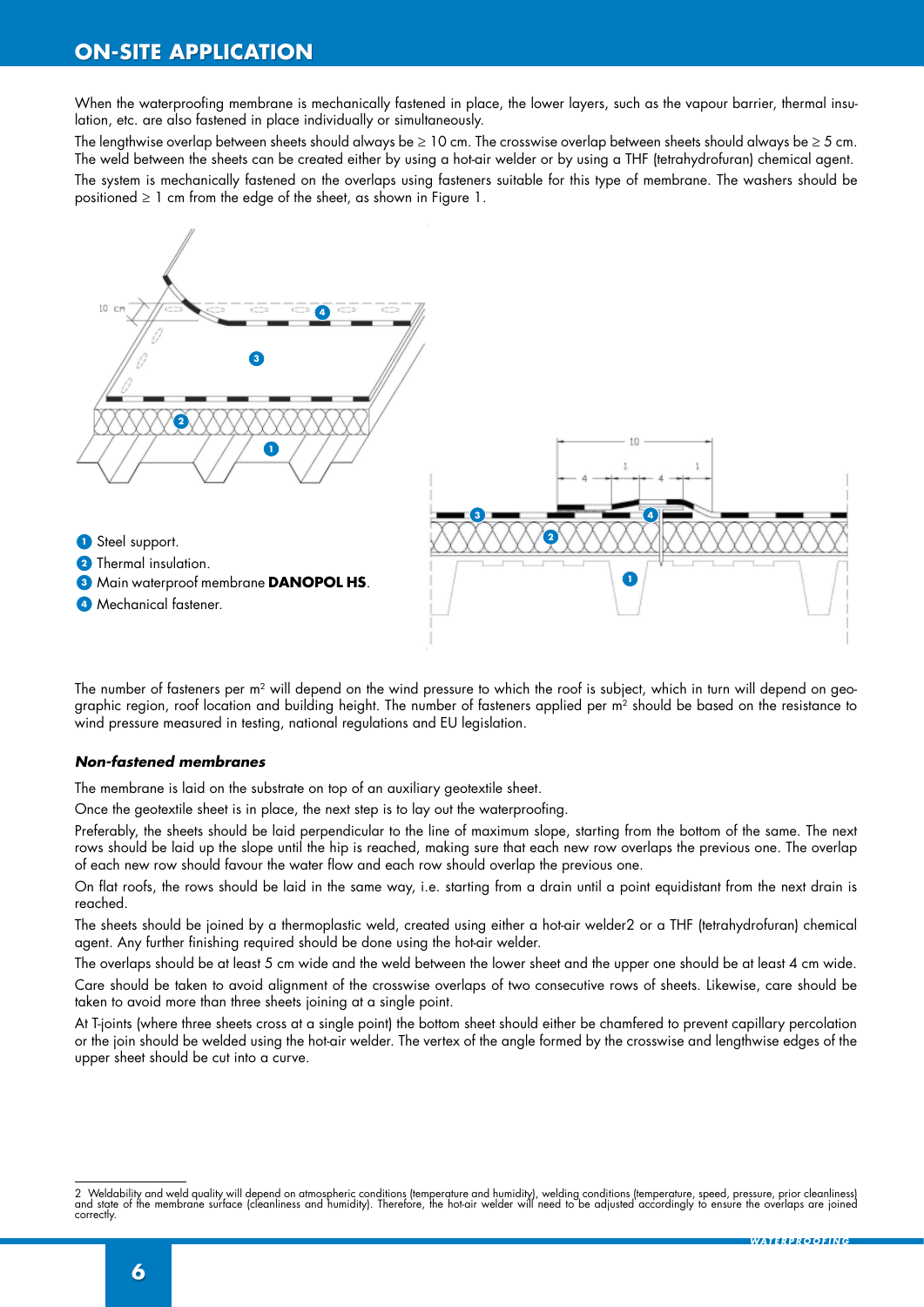

If thermoplastic welding is used, immediately after welding the join should be pressed with a roller to ensure uniform adhesion.

To check the joins, a round-tipped metal needle (with a tip radius of 1 to 3 mm) should be run along the edge of the join. If any irregularities are detected in the weld, the welding procedure described above should be repeated.

If solvent welding is used, a layer of solvent should be applied with a brush to the surfaces in contact with the overlap. The join should be pressed for one or two seconds to give the solvent time to melt and weld together the faces of the two sheets in direct contact with one another. In this case, the welds should be left for at least 5 hours before checking.

In accordance with technical approval no. 551/10 DANOPOL pendiente CERO, the dimensional stability of the DANOPOL FV membrane means that it is not necessary to anchor the perimeter when laying this product.

# **1.8 SITE-SPECIFIC FEATURES**

#### **1.8.1** *MECHANICALLY FASTENED MEMBRANES*

#### 1.8.1.1 JOINS WITH WALLS

*WATERPROOFING*

Joins with walls are made as shown in the figure below:

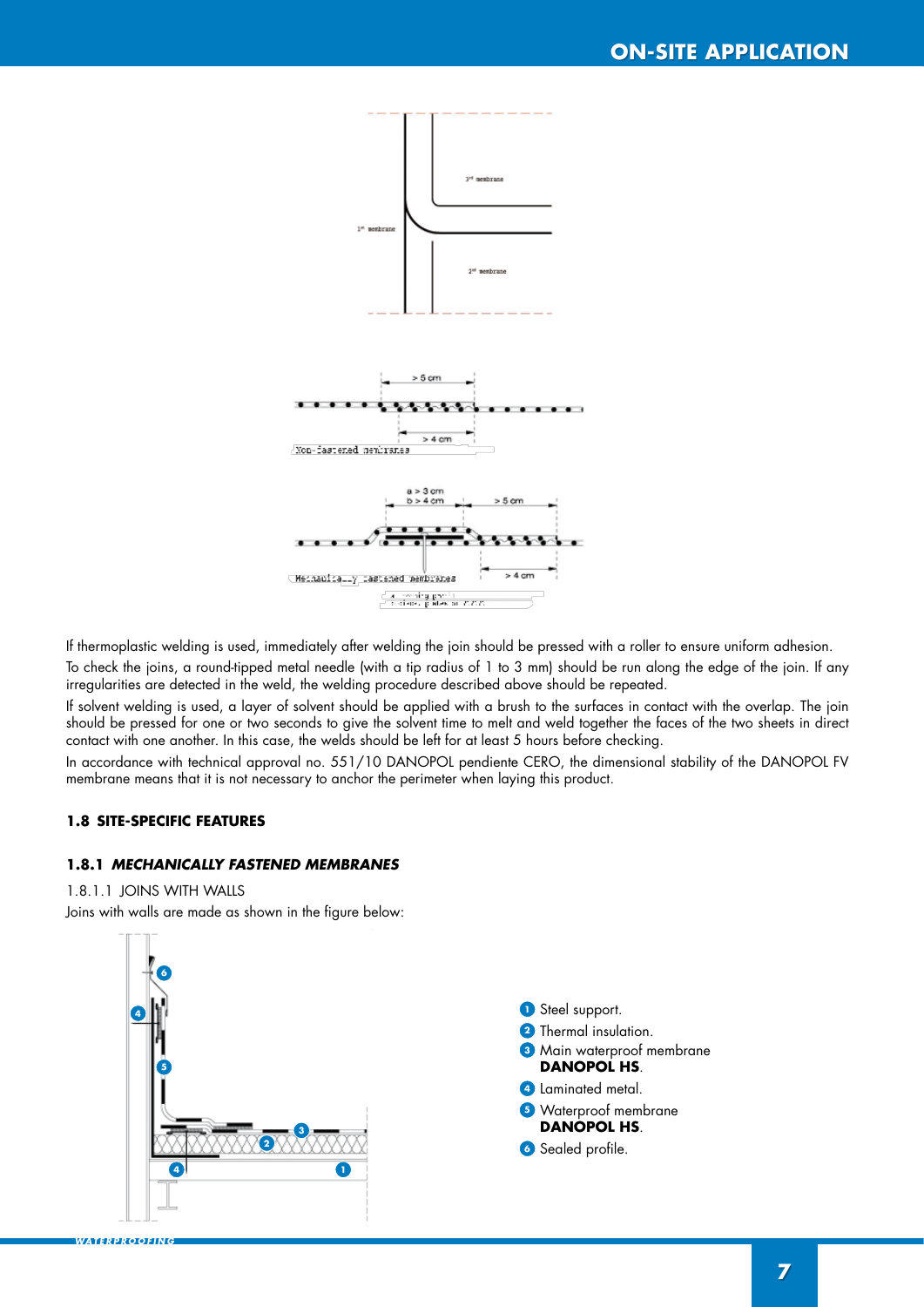Joins with projections (pipe housings, etc.) should be finished using a strip of profiled sandwich panel fastened mechanically to the sheet-metal substrate.

#### *1.8.1.2.1 STRUCTURAL JOINS*

Prior to laying the membrane and insulation panels, the profiled structural join components should be assembled (see Figure 2). These comprise a flat metal panel anchored in place to form the base of the join, the profiled panels that form the join itself (anchored to the sheet-metal substrate and spaced to accommodate the expected movement), and the insulation inserted inside the join (which should be inserted before closing the join with the second panel).



#### *1.8.1.2.2 DRAINS*

Prefabricated PVC-P-based drains with a rigid flange at least 6 cm wide should be used. The waterproofing membrane should be welded to the drain flange (see Figure 4).



#### *1.8.1.2.3 JOINS WITH SKYLIGHTS*

Waterproofing should be performed as indicated in Figure 5.

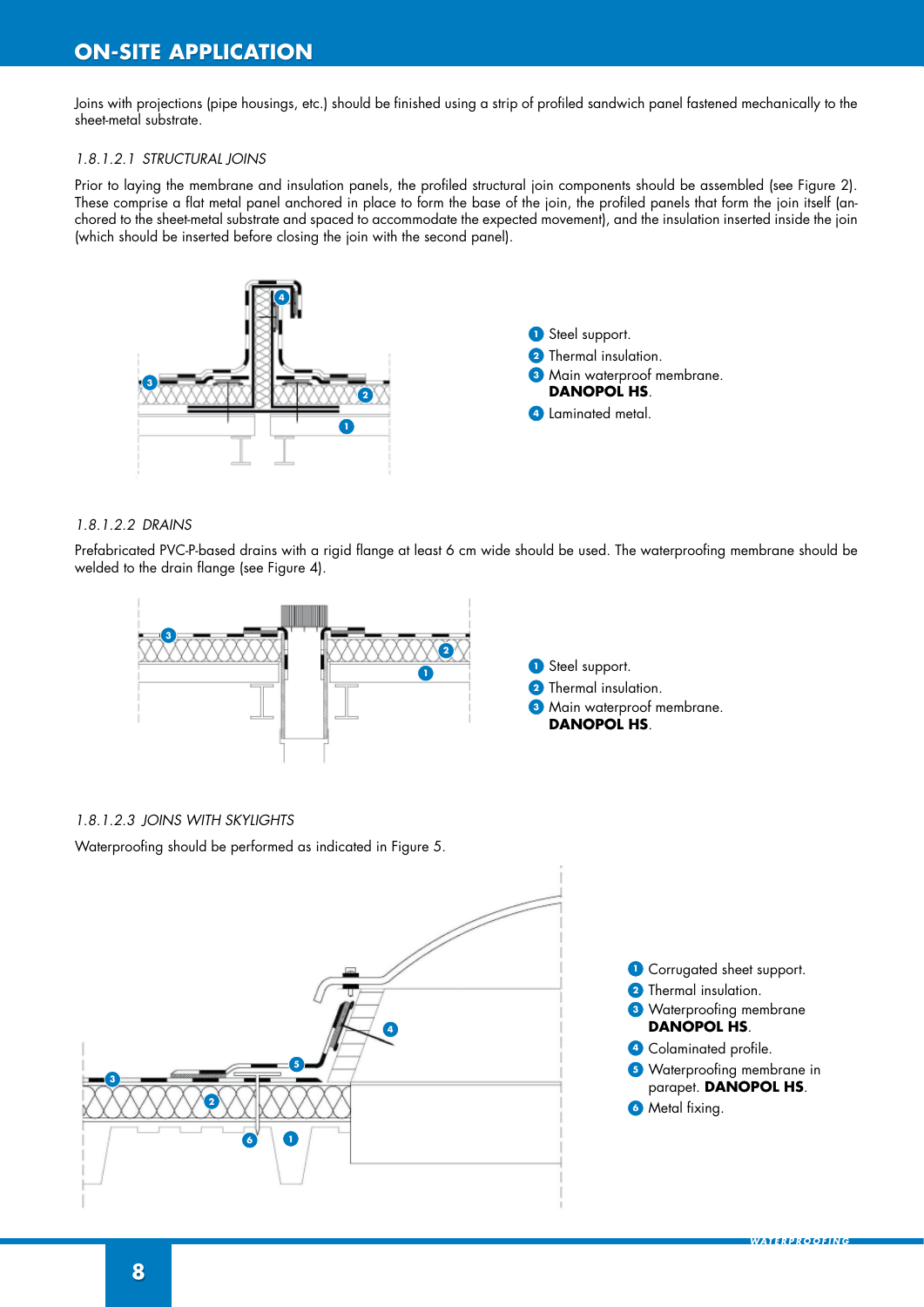#### *1.8.1.2.4 WALKWAYS*

Walkways should be suitably protected using DANOLOSA-type lightweight tiles, etc. to prevent damage to the waterproofing membrane.

#### **1.8.2 NON-FASTENED MEMBRANES**

#### 1.8.2.1 JOINS TO WALLS

Where the waterproofing membrane is joined to a vertical surface, the indications stipulated in reference document HS1 (Chapter 2.4.4.1.2)3, as well as those stated in the UNE 104416:2009 standard, should be followed.

Door thresholds, window sills and pipe housing openings should be at least 20 cm above the height of the highest part of the finished roof surface (exposed membrane, ballast or flooring). This is necessary to prevent water entering the building interior in the case of heavy snow, flooding due to blocked drains or splashing during heavy rain.

When joins to walls are made leaving the membrane joining strip exposed, the sheet should be fastened in place using profiled sandwich strips. The section of sheet that ascends the wall should be welded to these strips. These profiled strips should have a flange at the top to accommodate a bead of non-biodegradable sealant that should fill the gap between the strip and the wall. These profiled strips should be fastened in place using a Rawl plug and galvanised steel screw (never nails). The fasteners should be spaced 25 cm apart.



**1** Resistant support (concrete).

**2** Construction of slopes.

- **<sup>3</sup>** Anti-punching and separating layer. **DANOFELT PY 300**
- **<sup>4</sup>** Waterproofing membrane. **DANOPOL FV 1,2**
- **5** Separating layer. DANOFELT PY 300
- **<sup>6</sup>** Waterproofing membrane on vertical surface. **DANOPOL FV 1,2**.
- **<sup>7</sup>** Laminated Metal.
- **<sup>8</sup>** Pavement. **DANOLOSA**.

<sup>3</sup> CTE: The waterproofing membrane should extend up the vertical surface to a height of at least 20 cm above the roof protection. Therefore, the vertical join should be made at this height.

To prevent rainwater or water running down the wall entering the top edge of the waterproofing membrane, the parapet should be modified in one of the following ways: – Create a setback with a depth of at least 5 cm from the external vertical surface of the wall.

<sup>–</sup> Attach a profiled metal strip that accommodates a bead of sealant between the strip and the wall.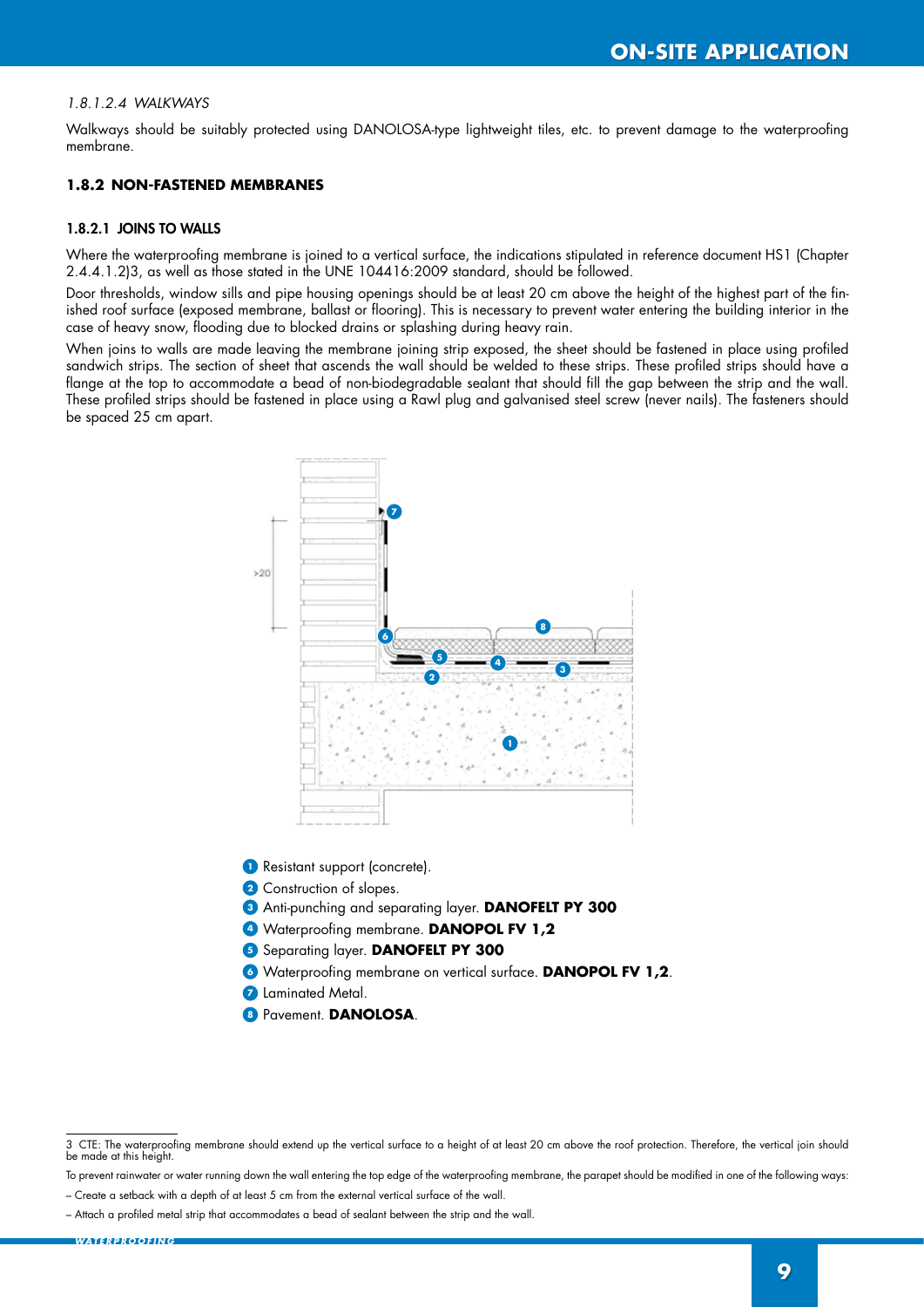If it is necessary to set back the joining strip to hide it behind a skirting board or similar element, it should be set back at least 5 cm from the external surface of the wall and at an appropriate height for the membrane. In order to fix a skirting board or other finishing element to the wall, there should be a gap of at least 5 cm between the edge of the membrane and the top of the setback.



In the case of green roofs, the drainage membrane and geotextile sheet should be extended vertically to protect the waterproofing membrane against root penetration. Depending on plant type, it may be necessary to apply additional protection (DANOPREN thermal insulation panels, DANOLOSA, etc.).

- Support.
- Construction of slopes.
- Anti-punching and separating layer. **DANOFELT PY 300**.
- Waterproofing membrane. **DANOPOL FV 1,2**
- Separating layer. **DANOFELT PY 300**
- Thermal insulating. **DANOPREN**.
- Separating layer. **DANOFELT PY 200**
- Drainage layer. **DANODREN JARDIN**.
- Soil.
- Waterproofing layer on vertical surface.
- Laminated profile with flap (top side sealed).

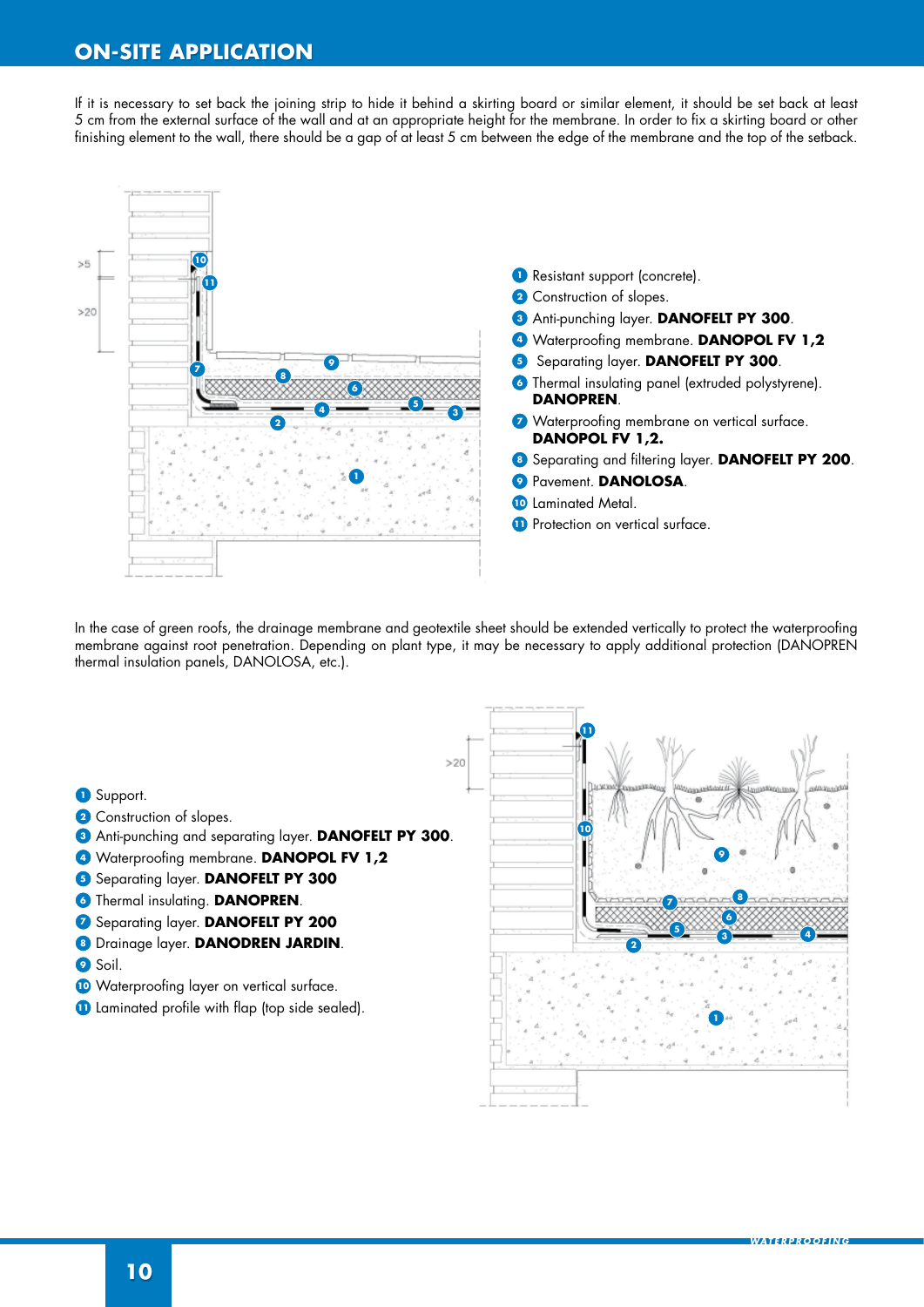To facilitate joining of the membrane to the vertical surfaces and to install the required prefabricated reinforcements on the internal and external corners, the membrane and substrate should form a right angle without the chamfers or mouldings prescribed for other membrane types.



If the parapet is less than 20 cm high, or if a perimeter parapet does not exist, the join with the parapet or roof slab edge may be made in one of the following ways:

– Using a right-angled profiled sandwich panel hung from the outer edge of the parapet like a drip. This profiled panel should be fastened to the parapet horizontally. The horizontal section of the panel should be at least 6 cm wide and the fasteners should be spaced no more than 25 cm apart. The membrane should be welded to the profiled sandwich panel so that the screw heads are hidden.



– By folding the joining strip over the edge of the parapet or slab. The membrane can be fastened in place using either profiled or flat sandwich strips. The profiled sandwich strips should have a flange that acts as a drip. The flat sandwich strips should be fastened to the edge of the projecting roof slab and should descend approximately 1 cm below the edge that it forms with the roof. Both the profiled flanged sandwich strips and the flat strips should be fastened to the wall on the descending side using fasteners spaced no more than 25 cm apart. The joining strip should extend over the edge and should be welded to the profiled or flat strips so that the screw heads are hidden.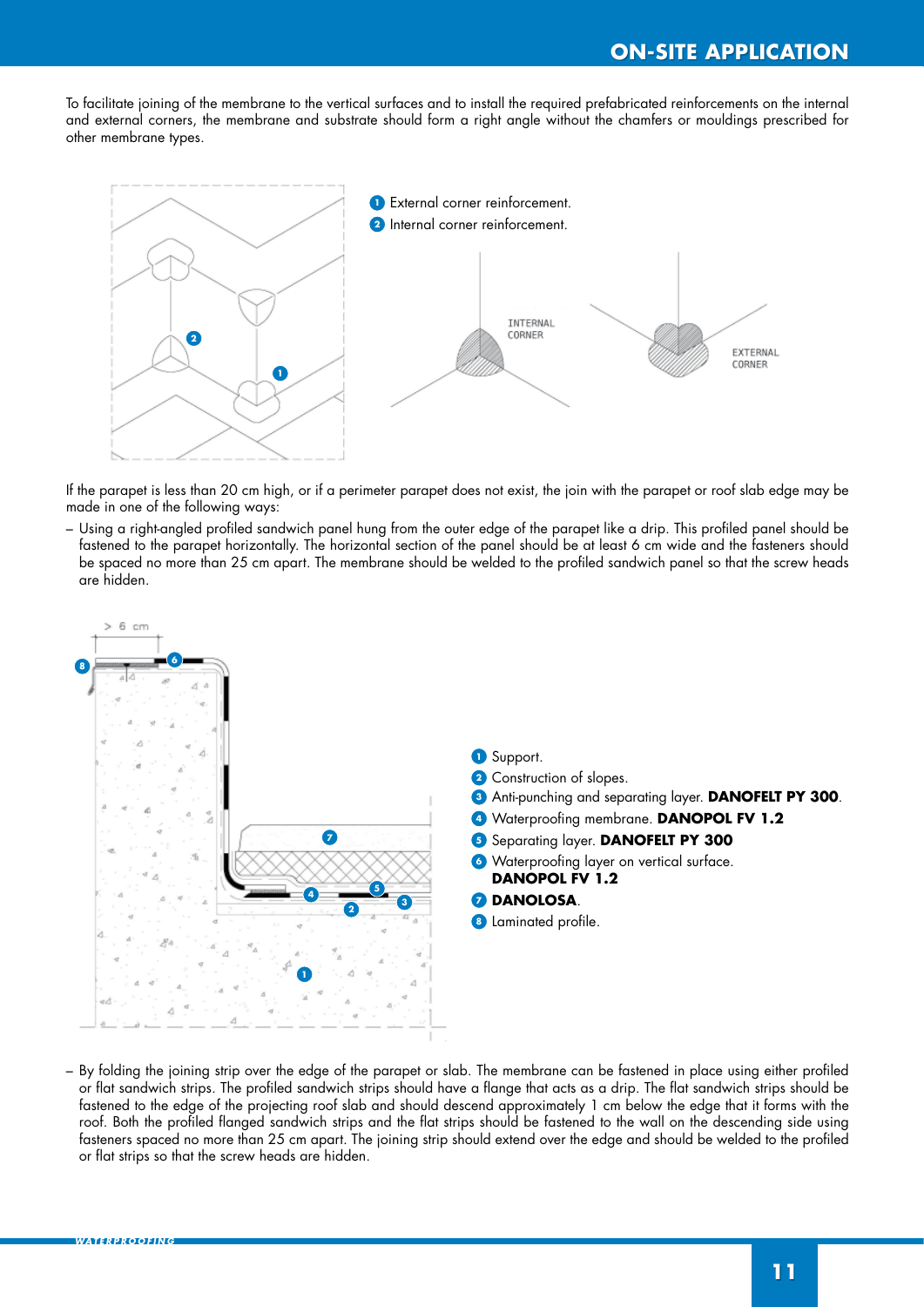

#### **1.8.2 DRAINS**

When creating the drain openings, the criteria indicated in reference document HS1 (Chapter 2.4.41.4) should be followed, using the figures in this chapter as an example.

All exposed drains should be fitted with a suitable grille, gravel guard, etc to prevent entry of material that could block the downpipes.

Prefabricated PVC-P-based vertical or horizontal drains with a rigid flange, or with a connection ring of the same material as the membrane, should be used. The flange or ring should be at least 6 cm wide and the waterproofing membrane should be welded to the same.

In the case of intensive green roofs, the drains will need to be inspected and therefore they should be fitted with inspection chambers.

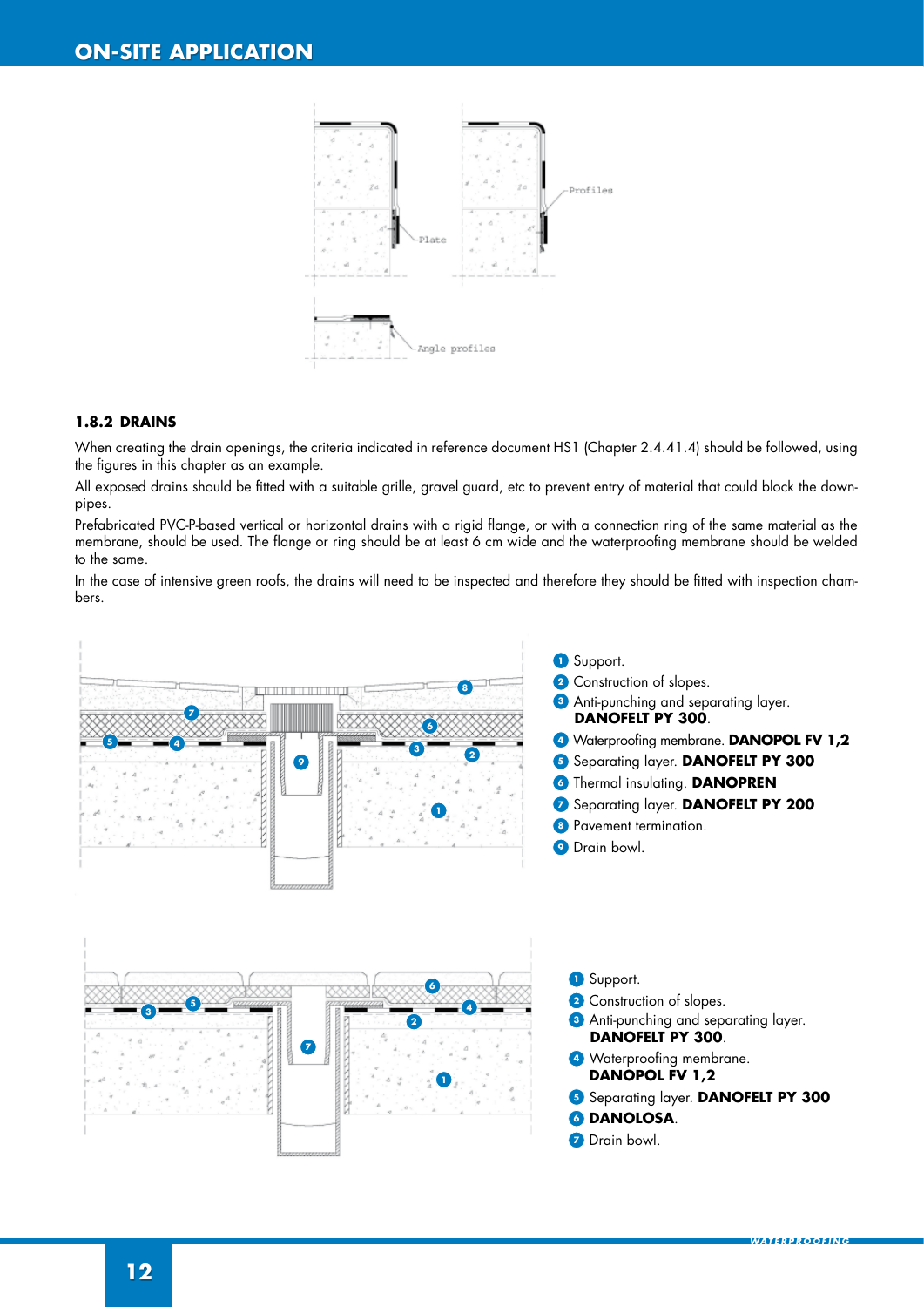

#### **1.8.3 PIPE HOUSINGS**

Prefabricated PVC-P-based pipe housings with a rigid flange, or with a connection ring of the same material as the membrane, should be used. The flange or ring should be at least 6 cm wide and the waterproofing membrane should be welded to the same.



#### **1.8.4 EXPANSION JOINTS**

The characteristics of this membrane mean it is not necessary to take special measures to accommodate expansion joints (as indicated in technical approval **no. 551/10 DANOPOL pendiente CERO**).

#### **1.9 SUSPENDING AND RESUMING WORK**

If climatic conditions during fitting are likely to damage the waterproofing system, work should be suspended unless specific measures are taken to prevent potential damage.

A check should be carried out to verify that the existence of water in one or more of the waterproofing system's layers will not have a negative effect on the system as a whole.

Interruptions to work on the roof should be managed to ensure that they do not result in damage to the materials used. Special care should be taken to ensure that elements fitted before suspending work are not disturbed by the wind.

Before starting or resuming waterproofing work, the base substrate should be checked to ensure that it meets the specified conditions. If this is not the case, work should be suspended for as long as it takes for these conditions to be met.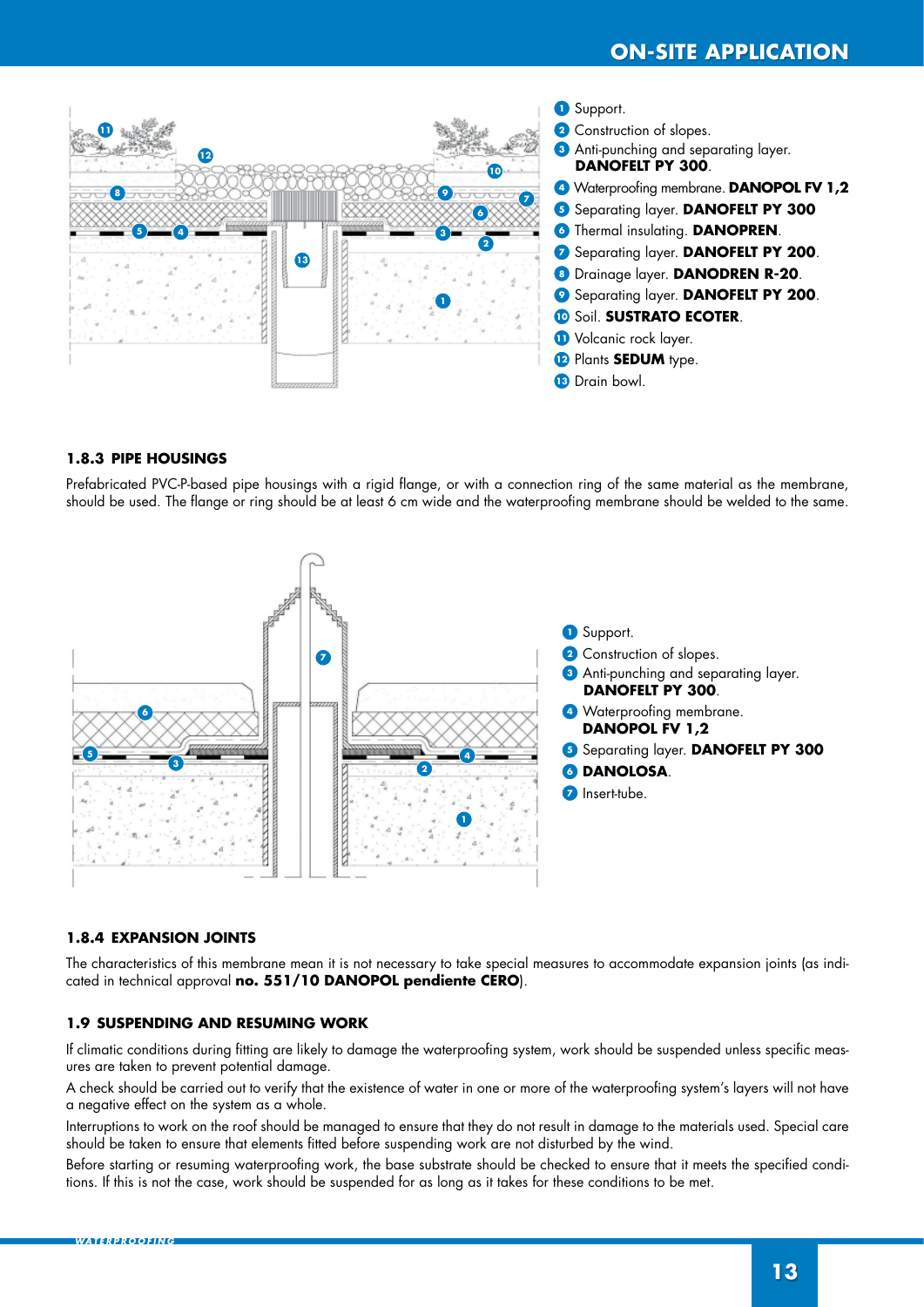#### **1.10 REPAIR**

Tears or punctures in the membrane should be repaired by welding a piece of the same membrane over all of the damaged area. Repairs should be carried out following the indications described for on-site application of the waterproofing membrane.

#### **1.11 TESTING**

To test the welds and the watertightness of the roof, it is recommended to follow the procedure described in Chapter 13 of the UNE 104416:2009 standard.

Users are recommended to perform two tests — one when the waterproofing membrane has been fitted, and another when the protection has been added and the required elements have been arranged on the roof.

Testing should consist of flooding the roof up to approximately 5 cm below the top of the lowest join between the waterproofing membrane and the vertical surfaces, making sure that the weight of the water does not exceed the roof's limit.

Drains should be covered and an overflow-type system should be put in place to allow water to escape should rain input raise the water level above the test limit.

Flooding to the height indicated should be maintained for at least 24 hours.

The test should be considered completed once 72 hours have passed. Nevertheless, the flood may be maintained for longer if required to protect the membrane against possible damage by other tradesmen.

Once the test has been completed, the drains should be uncovered. This should be done progressively to avoid the sudden release of water damaging the downpipes.

On roofs on which it is not possible to perform a flood test, the roof should be subjected to continual watering/sprinkling for at least 48 hours.

#### **1.12 ROOF USE AND CONSERVATION**

The main specifications taken into account should be those indicated in Part 1 of the CTE and in Chapter 6 of reference document HS1. In particular, users are recommended to inspect the roof at least once a year and to always do so after extreme weather conditions. Users should check the state of the protection (gravel or tiles), membrane, joins, fasteners, seals, accessories, etc. In the case of green roofs, users should especially check for the presence of vegetation not planted when fitting the roof (originating from seeds carried by the wind). This vegetation should be removed as its root action could affect the membrane's performance.